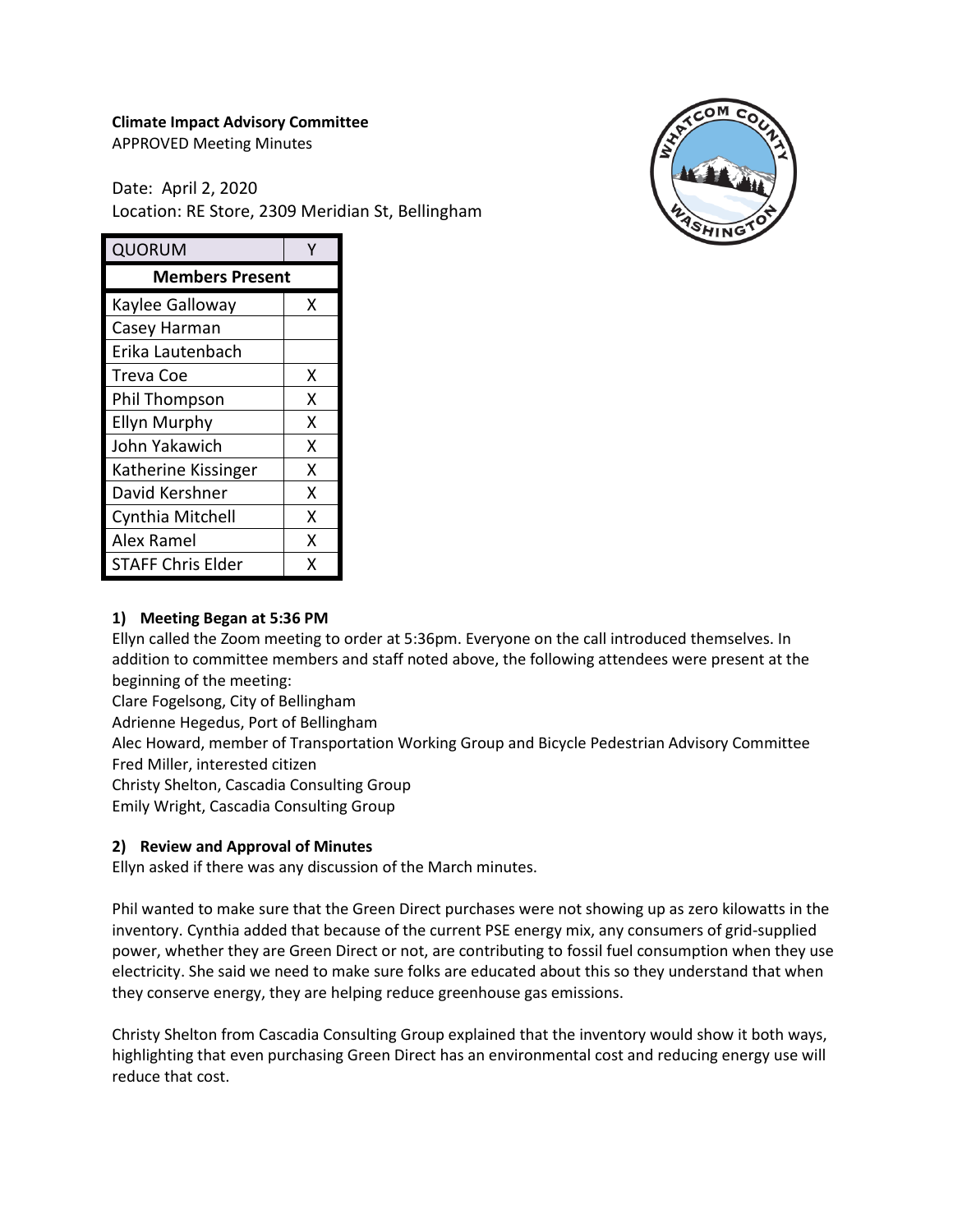Phil said that sounded fine with him and that it would address the concern that he and Cynthia had. Phil made a motion to approve the March minutes. Cynthia seconded and the motion carried unanimously.

## **1) Cascadia Consulting Presentation**

Christy outlined the presentation, noting that Emily would be going through feedback on the vulnerability assessment fact sheets, discussing the ratings rubric, and the guidance document draft.

Emily started with an update on the vulnerability assessment fact sheets. She said Chris had sent over committee feedback earlier in the week and so committee review is assumed to be complete. The Overview fact sheet is intended to be the bridge between the Climate Science and Impact Summary document and the Vulnerability Assessment. Cascadia is holding off on any additional revisions to the Overview fact sheet until all revisions are made to the subject area fact sheets.

Cascadia will develop a designed fact sheet, similar to one of the examples we saw at the February meeting. Emily noted that the current budget doesn't allow for additional rounds of review and revision. She suggested that the fact sheets could be a useful starting place for discussions within work groups and the community. She asked if there were any questions on the fact sheets.

Katherine asked if Cascadia was done taking feedback on all the land use/agriculture, transportation, and fresh water fact sheets.

Christy said that if people have additional comments, Cascadia could adjust the timeline. She said they are happy to take additional comments in this round and then incorporate them into the designed version. The original intent was to have designed versions done by mid April, but she said that might need to be adjusted.

Chris said one challenge we are facing is that some of the committee members would like a couple of revisions to get comfortable with the fact sheets and at the same time we are running out of funds in the contract to go through additional iterations. He noted that we are trying to balance the financial reality with being comfortable with the final work products that comes out of the contract.

Ellyn added that she was expecting Cascadia to provide a process for completing a vulnerability assessment but in the end the committee would be finalizing the assessment, taking advantage of local experts. She expressed concern that otherwise we run the risk of not having credibility in front of the County Council. Ellyn didn't think it was feasible to get feedback from local experts during the stay-athome period and that it will probably have to happen after the Cascadia contract is completed.

Christy said that the fact sheets may be most useful as input to a process rather than as finished products, helping us with the development of the climate action plan and adaptation strategy. Emily added that the fact sheets could be thought of as living documents that evolve over time if the committee decides that makes more sense.

Alex asked that the conversation include the question of software compatibility for the design-level files.

Christy said it might make sense not to put the fact sheets into a design program if it is going to get in the way of what we want to do with them.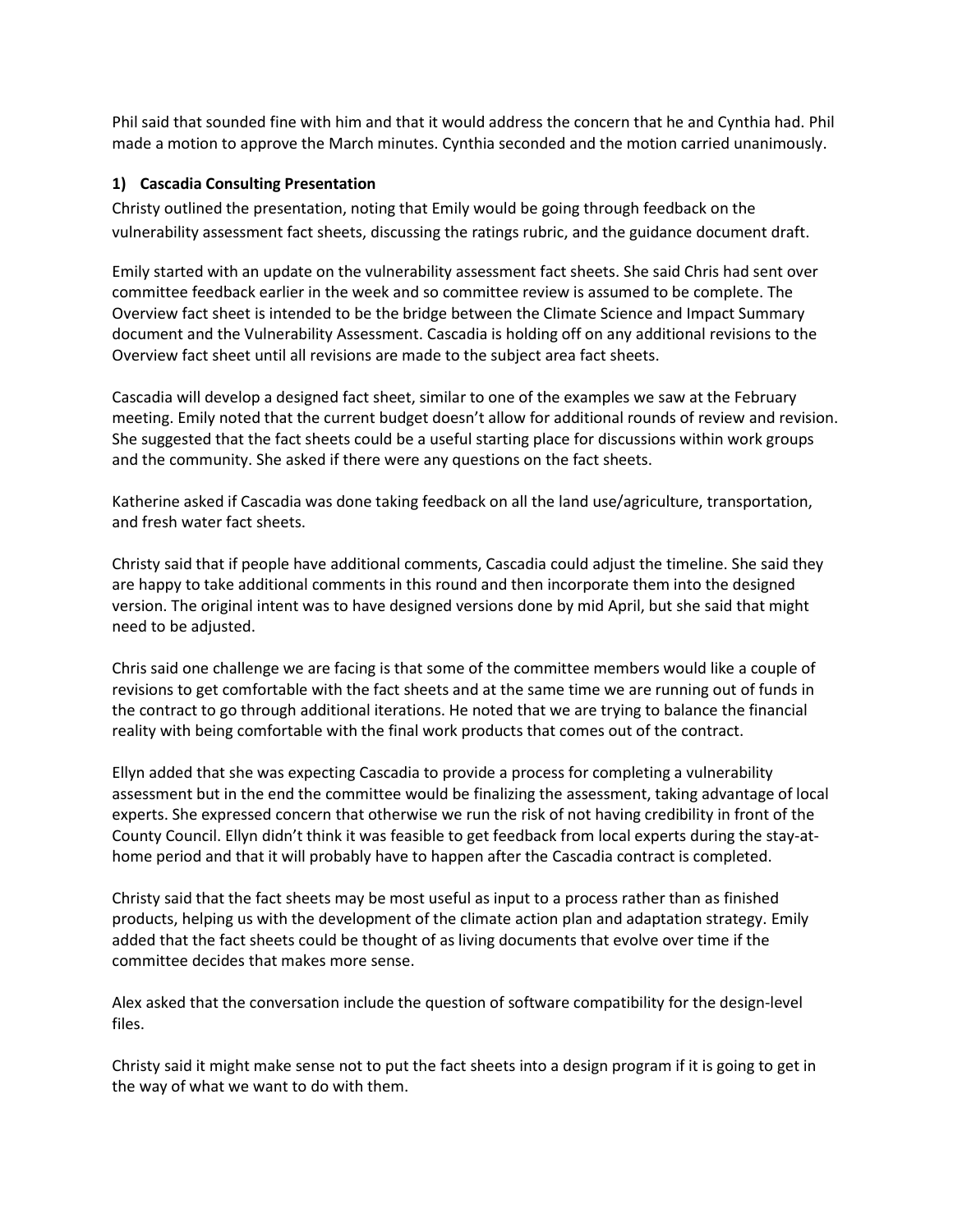Chris thought there was some benefit to have some design work done at this stage and for that to then be a basis for some graphics in the climate action plan update. He said it depends on the audience for the fact sheets. If the audience is primarily council and they are going to be reading the entire vulnerability assessment anyway, then the design of the fact sheets is less important.

Alex thought design work would be valuable but wanted to make sure it was done in a program that the County already has access to so County staff could easily revise it.

Chris said he did have one staff member in his division with the full Adobe Illustrator suite, so if we get it in that template, we can modify and adjust as needed.

Emily continued with a slide about the ratings rubric. She explained the criteria that go into assessing exposure, sensitivity, and adaptive capacity (see PowerPoint Slides 4 and 5).

Ellyn asked if the exposure "amount" variable was based on the total number of people impacted and how the assets metric is calculated.

Emily responded, using the example of forest health. She said for that asset, it would be what percentage of forest across the county was in harm's way or at risk from climate change.

Ellyn said that for the freshwater resource, it seems like exposure would be countywide.

Emily explained that the primary metric for assessing the vulnerability of freshwater was saltwater intrusion or groundwater contamination, problems that affect a limited part of the County. She said there is a lot of interpretation involved and the methodology is imperfect but can provide a guide for future research.

Ellyn was not sure how useful some of the rankings are, given their high-level nature, but said she would give it some more thought.

Cynthia said she had difficulty understanding why some elements were ranked medium versus high. She came back to the question of who is the intended audience for these documents. She was concerned that it might not be worth the investment of time to refine the rankings and that Cascadia's limited time might be better spent focused on the community emissions inventory and other tasks.

Christy explained that originally Cascadia had proposed a more limited scope of work but tried to expand it to cover more elements while still on a budget that is typically for a vulnerability assessment alone. She said it just isn't possible to do a thorough vulnerability assessment within this budget, given the amount of time that was required to do the emissions inventory and climate science summary document and other components we requested.

Ellyn said that maybe what needs to happen is we set aside the vulnerability assessment for now and focus on completing the community emissions inventory, which is going to be at the core of the climate action plan update.

Chris said that the emissions inventory was on track to be completed, regardless of whether Cascadia devotes more time to the vulnerability assessment. Chris noted that the 2007 climate action plan didn't even address climate change vulnerability or adaptation, making the vulnerability assessment a high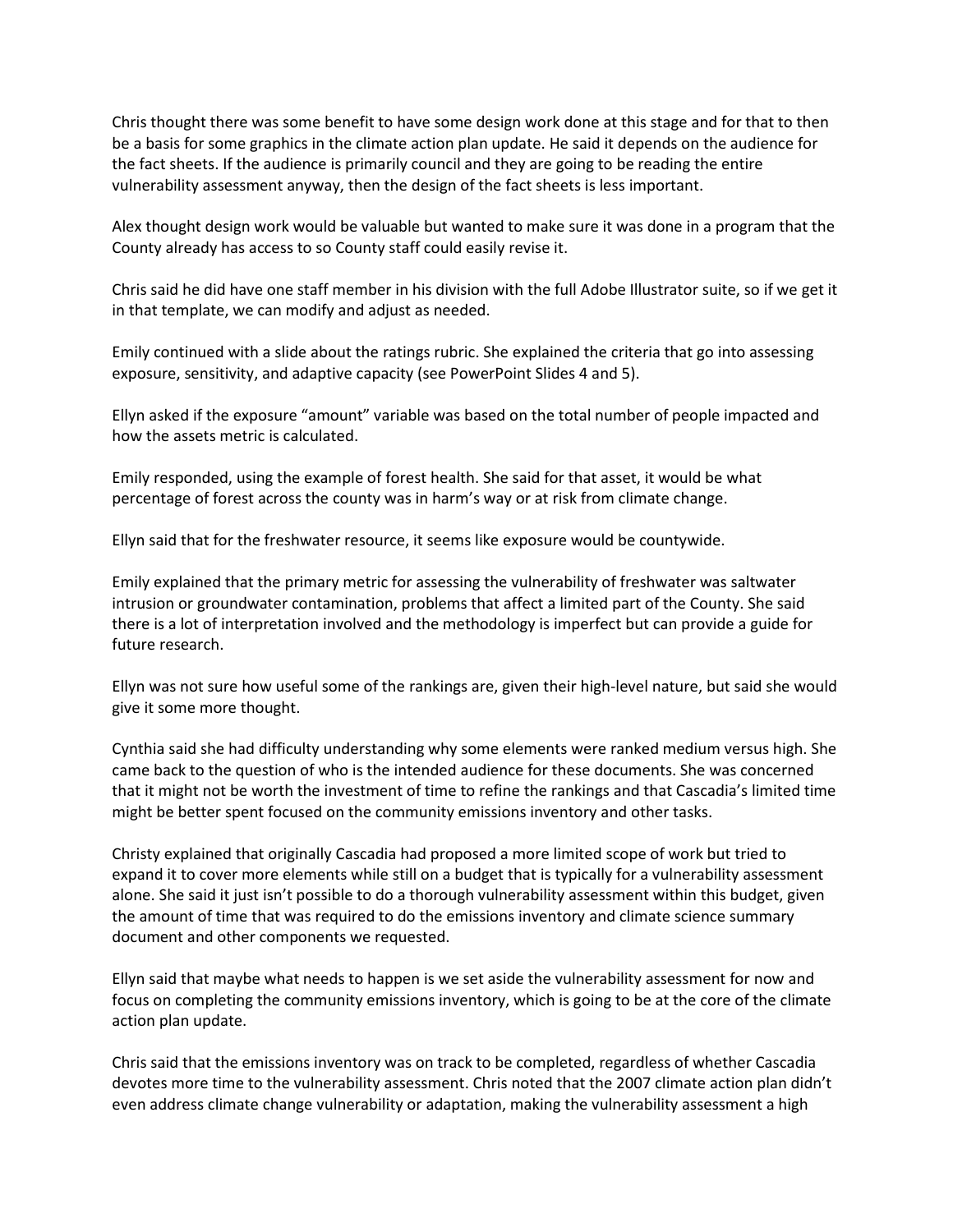priority in his mind. He is in favor of working to refine the assessment with another round of revisions, making sure the committee is comfortable with how things are scored, but recognizing that this is a high-level assessment and will be of value in helping the County Council engage in a discussion about possibly doing a higher-resolution assessment. He said having even a preliminary assessment of which resources have a high vulnerability is valuable because it helps highlight where County staff need to focus on collecting more high-resolution data.

Phil agreed that the vulnerability assessment could still be useful without examining the data at the micro-level, but he suggested that where there was more uncertainty surrounding the vulnerability of a particular resource, the report could acknowledge the need for more data gathering as an action item. He said he didn't think we were going to necessarily come to a consensus about every ranking for this report, but that it might not matter, as long as we aren't claiming to answer every single question about vulnerability in the action plan update.

Ellyn agreed but said that the criteria that underpin the exposure component of the ranking (i.e. amount, spatial extent, and value at risk) needed to be discussed for the audience to really understand how we came up with the exposure rankings.

Emily said the notes column in the spreadsheet does briefly explain the components of the rankings, but what it comes back to is the audience for the fact sheets. She said that in February, the committee indicated that the fact sheets were meant to be for a broad audience, including members of the public who might not want to get into the methodology but simply want a general overview of the relative risk to different resources. She said that there is an inevitable compromise in detail when trying to translate the content of a vulnerability assessment for a broader audience.

Ellyn said that the committee is going to need to be able to explain the ratings to a broader audience.

Chris said he thought it would be helpful for the committee members to review the ratings rubric spreadsheet again, because, as an example, his own comments might change the score for adequate water supply. He suggested that getting some subject matter experts to look at the spreadsheet might be a way to get some rapid-fire feedback on whether or not we are heading in the right direction.

Emily said that could be a good approach, but keeping in mind that the notes in the spreadsheet are abbreviated and you lose some of the nuance that is contained in the fact sheets.

Christy added that the notes columns represent an abbreviated explanation of the ratings rationale based on a review of the literature and County plans but Cascadia staff are not as intimately involved as some committee members and subject matter experts who live in Whatcom County, so they are looking to us for that ground-truthing of the information.

Cynthia said that maybe we are making this process harder than it needs to be because we have big climate change vulnerabilities in all these areas. She noted that there is need for adaptation and mitigation where possible across the board, also pointing out that there are interdependencies and cascading effects.

Ellyn added that we are not subject matter experts in all of these areas, so she felt it was going to be necessary to reach out to experts not on the committee for the ground-truthing.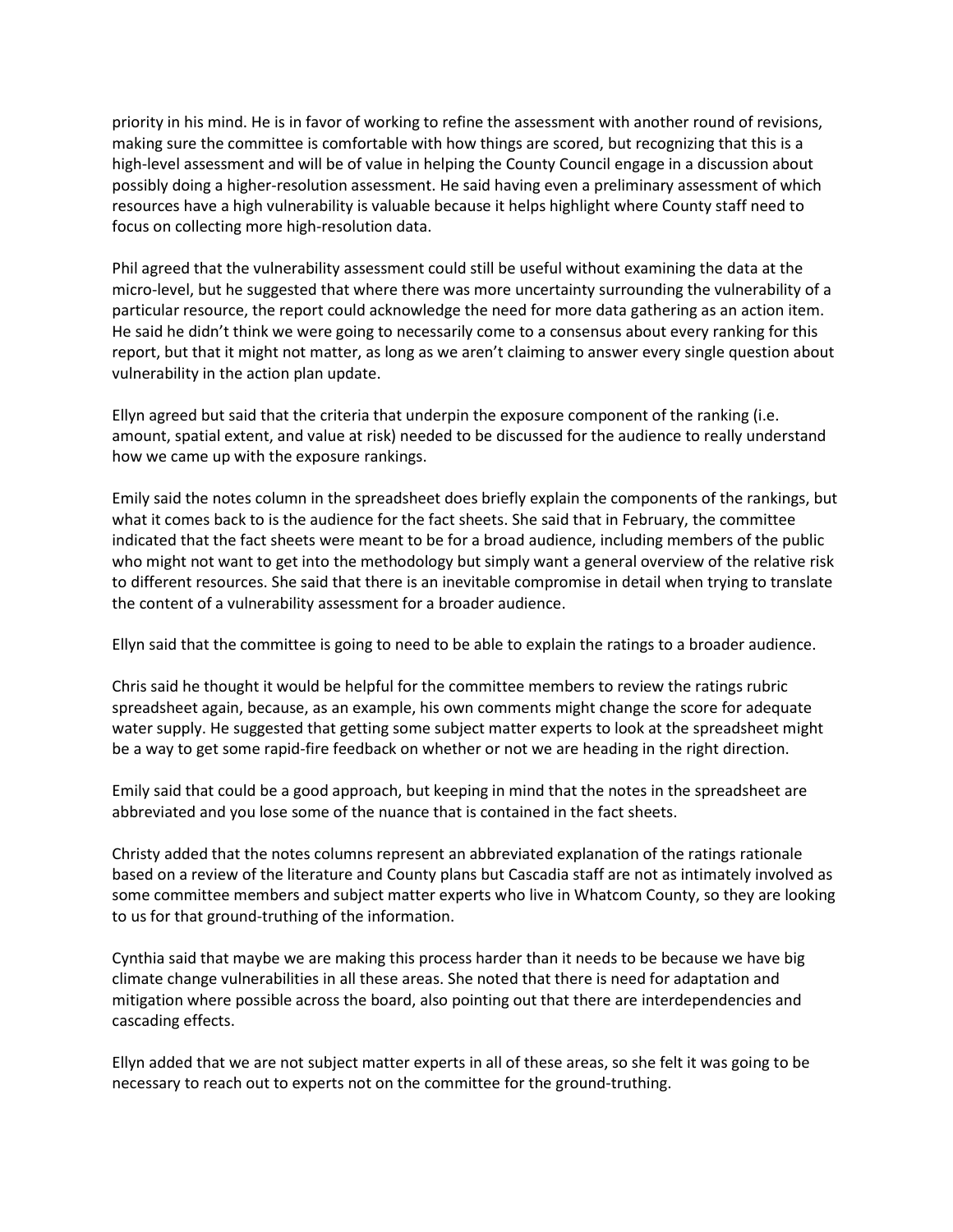Christy clarified that she was looking to committee members not so much for subject matter expertise, but for our lived experience, meaning that, as residents of Whatcom County, members of the committee are in a better position to identify realities that aren't showing up in the literature or reports that Cascadia reviewed.

Emily then gave an overview of the components of the vulnerability assessment process (See Slides 7,8, 9, and 10). She followed with a review of possible assumptions to guide future vulnerability assessments (Slide 11).

Christy then reviewed the status of the greenhouse gas inventory. She said that Cascadia has taken the municipal inventory as far as they can go with it, based on the data available to them. The new data that has been incorporated relates to emissions from solid waste, especially the County's closed landfills (see Slides 13-17).

Cynthia asked about the timeline for the community emissions inventory. Christy responded that data continues to come in and that they hope to have it completed by the May meeting, though it has been challenging to get responses to queries, given the pandemic.

Ellyn asked if there was a way to document the process of data gathering to facilitate future updates.

Christy responded that a lot of that documentation would be captured in the ClearPath software. Cascadia will also be delivering all the raw data spreadsheets to show where data came from. Chris has tracked down a lot of the data in hardcopy. A recommendation for the future is to improve data collection, tracking, and consolidation.

Phil asked a follow up question regarding landfills. Ellyn said all landfills in Whatcom County are now closed and municipal waste from the County is going to two landfills, one in Eastern Oregon and one in Eastern Washington (the Roosevelt landfill). Christy added that the collection and transport of waste to landfills outside the County would show up in the community inventory, because the County contracts that work out.

Alex asked if for the electricity emissions are based on Puget Sound Energy's coefficient or the Northwest regional grid average. Christy responded that they used the PSE coefficient. Alex said he wasn't going to argue with that approach but noted that the 2007 inventory used a different methodology. Ellyn noted that a lot of the methodology is different from 2007 and that it highlights the need to document the information gathering process. Christy added that using ICLEI's ClearPath software for this inventory and future updates will help maintain the consistency over time.

Christy then went into discussing the phase of the contract involving evaluation of the 2007 action plan implementation, the development of a list of mitigation and adaptation measures, and prioritizing a list of early action items (Slides 19-22). Cascadia created a draft template for compiling/evaluating strategies and actions that has columns for a number of evaluation criteria (Slide 23).

Christy reviewed some proposed assessment criteria provided by Cascadia, which she said could serve as a starting point for the committee's evaluation of action items. She said the criteria would need to be refined based on what is consistent with local priorities, emphasizing that it is a qualitative process and there is no right answer for the methodology used to assess action items. Cascadia is interested in getting feedback from the Working Groups on the assessment template.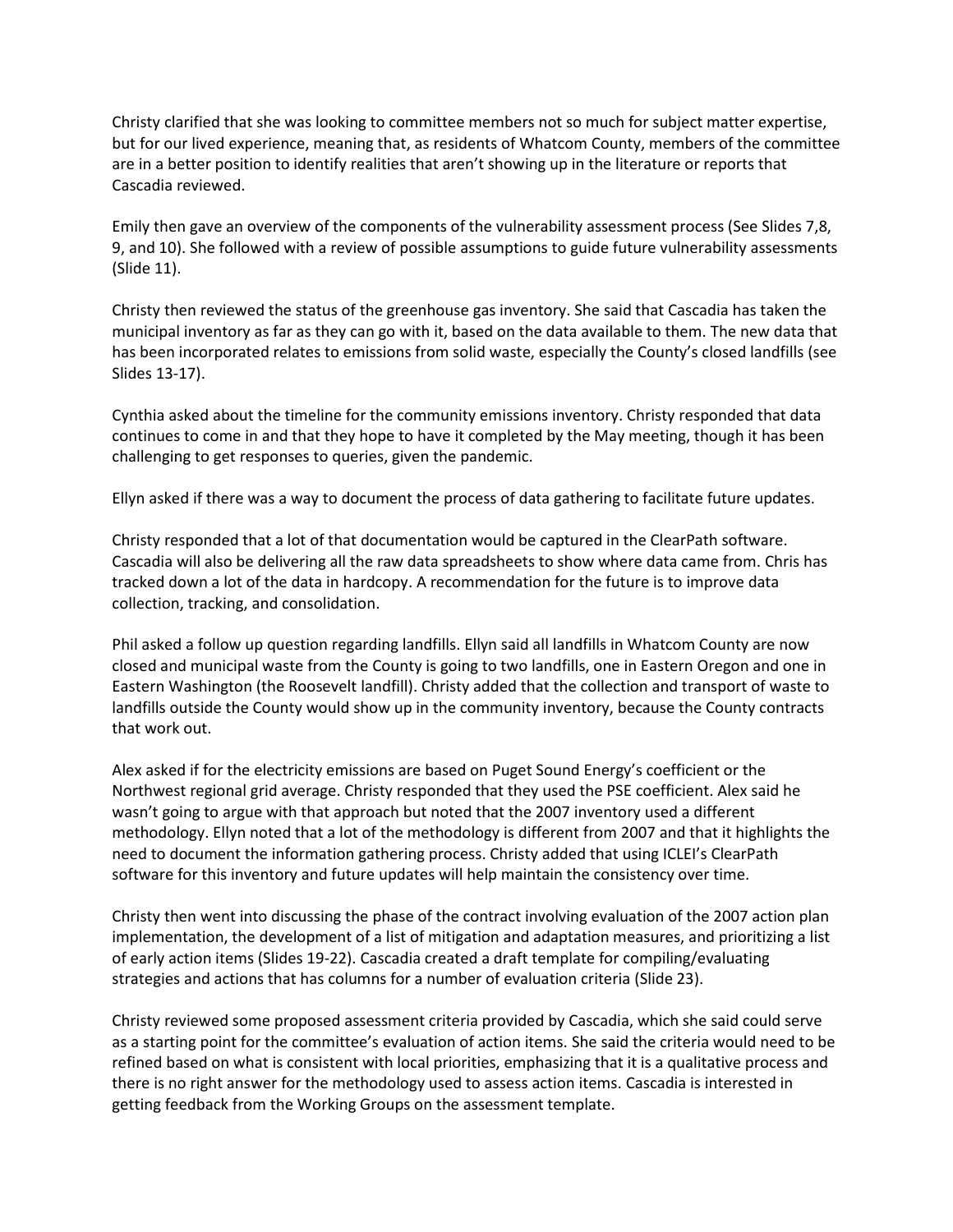Ellyn asked if for the cost criteria we could use marginal abatement cost for adaptation projects, as well as for mitigation projects. Phil said it would be a challenge to do a cost-benefit analysis where the benefits of an adaptation strategy cannot easily be assigned a dollar value.

Alex added that he thought it was reasonable to have cost be one criterion for evaluating actions, but keeping in mind that our mandate is to answer the question, "How do we get the County to 100 percent renewable?" He said it wouldn't be reasonable to rule out actions simply because they cost more than other actions, if they in fact would lead to meaningful reduction in GHG emissions.

Cynthia said that fortunately the cost of green energy generally is less than brown energy. As part of the Energy Supply and Buildings Working Group, Cynthia has put together a document of goals and strategies that will be reviewed by Alex and Casey, then presented to the full committee for feedback to see if it can fit in with the draft assessment spreadsheet.

Ellyn noted that the 100 percent renewable goal is contained in County ordinance 2017-080, which directs the advisory committee to work "diligently toward that goal."

#### **3) Definitions and Terminology**

The committee discussed definitions and terminology, based on a memo by Cynthia dated March 20<sup>th</sup>.

Ellyn suggested going with the proposed goal-strategy-action item terminology, unless there were objections. The committee members endorsed Cynthia's proposed approach.

#### **4) Working Group Updates**

Ellyn went over a possible timeline and meeting schedule for the work of the Working Groups, with a goal of presenting a draft climate action plan update to the Council in December. Cynthia thought it was a reasonable timeline for getting a report draft completed. Alex added that it was useful and thanked Ellyn for putting it together. He said he couldn't comment on whether it was feasible or not. Katherine thought it was helpful. Ellyn encouraged committee members to suggest revisions, given that the timeline was a draft.

Ellyn then gave an update on the work of the Communications and Community Engagement Working Group. She said that the near term work has involved interviewing community members about best practices for communication, but it has been tough, given that people are focused on the pandemic right now. She noted that we have had some meetings over Zoom and that an article on water and climate change is going to be coming out in the April issue of Whatcom Watch. The Working Group members have been talking about doing a generic presentation that could be used with different community groups. Another possibility is to develop short videos on climate change topics or identify YouTube videos that are relevant, such as electrification of heating.

Cynthia gave an update on the Energy Supply and Buildings group. She has prepared an overview of how the committee could approach its work, with some proposed goals and strategies. She, Casey, and Alex are planning to give a short presentation at the next meeting.